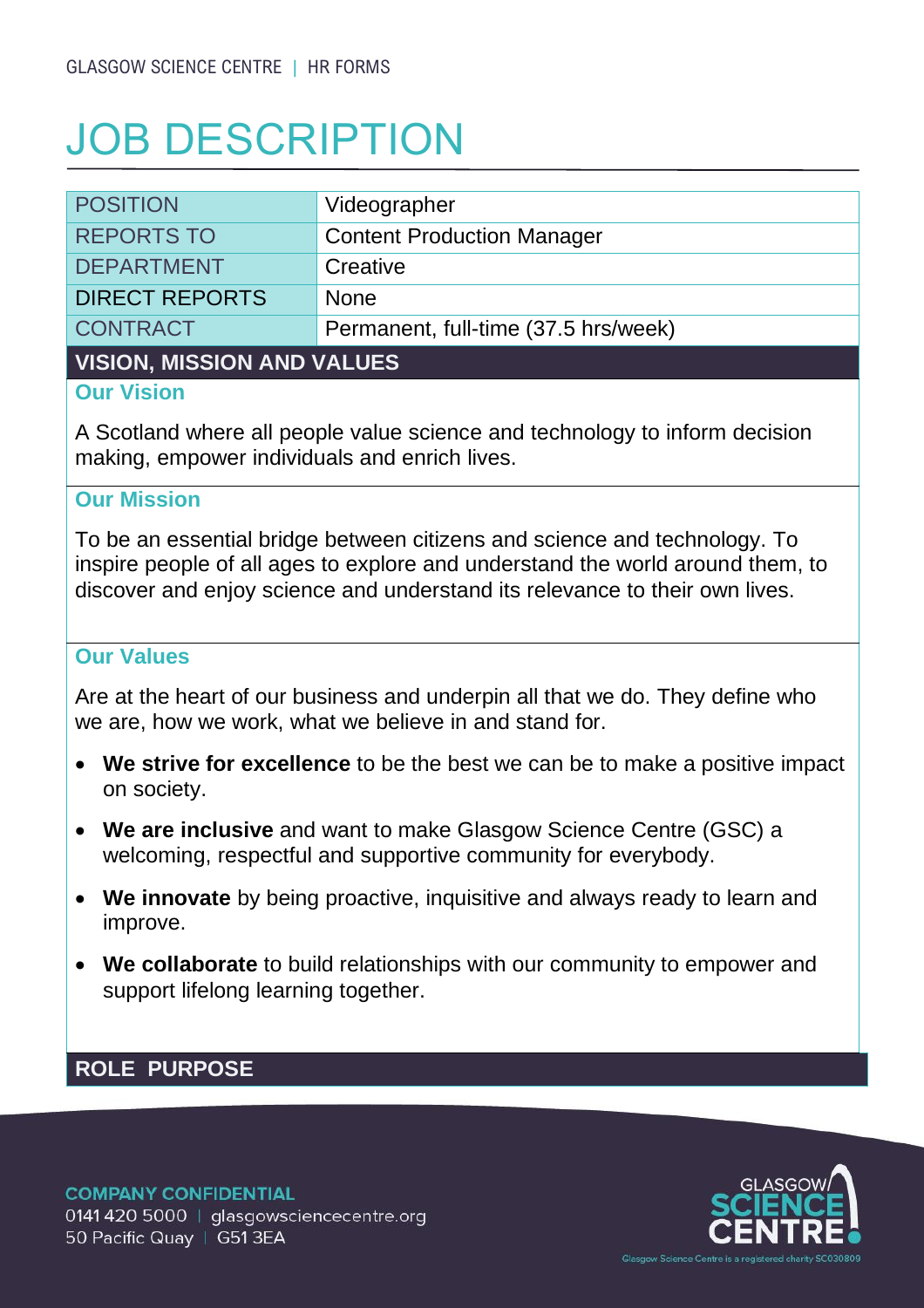To create high-quality video content for Science Centre flagship projects (such as Learning Lab, Curious About, Let's Talk About and Our World, Our Impact) as well as the website, social channels and for other internal and external clients.

This role is to plan, direct, film and edit high quality engaging content, provide strong storytelling and editorial judgement and creative input, and work with other Science Centre teams and external clients to create content that is produced to a high standard, on schedule, and to agreed specifications.

## **KEY RESPONSIBILITIES**

- Collaborate with teams across Glasgow Science Centre, and external clients, to create, plan, direct and film engaging video content across a range of platforms.
- Film at the Science Centre and on location, direct presenters, plan and script interview-based videos, capture all required 'B roll' footage.
- Work with other teams and external clients to plan and storyboard scripted feature videos.
- Edit raw footage, graphics, music, audio and images to produce engaging videos of a high creative and technical standard that reflect the aims of client requests and GSC's editorial guidelines.
- Keep up to date with industry trends and techniques and social media landscape to ensure content is innovative, follows best practice and engages our audience.
- Work with the Content Production Manager to develop editorial best practice and processes for efficient and innovative content production.
- Source images, photography, stock footage to fulfil editing requests, ensuring sources are credited where necessary, and creating and inserting graphics and titles as required.
- Manage video file storage and maintain camera equipment and associated kit.
- Implement the GSC Customer Service promise. Offer a fun, safe and welcoming environment to all customers.
- Provide an integrated, co-ordinated and professional level of service to our customers at point of contact.
- Work within the standards of the GSC's health and safety policy.

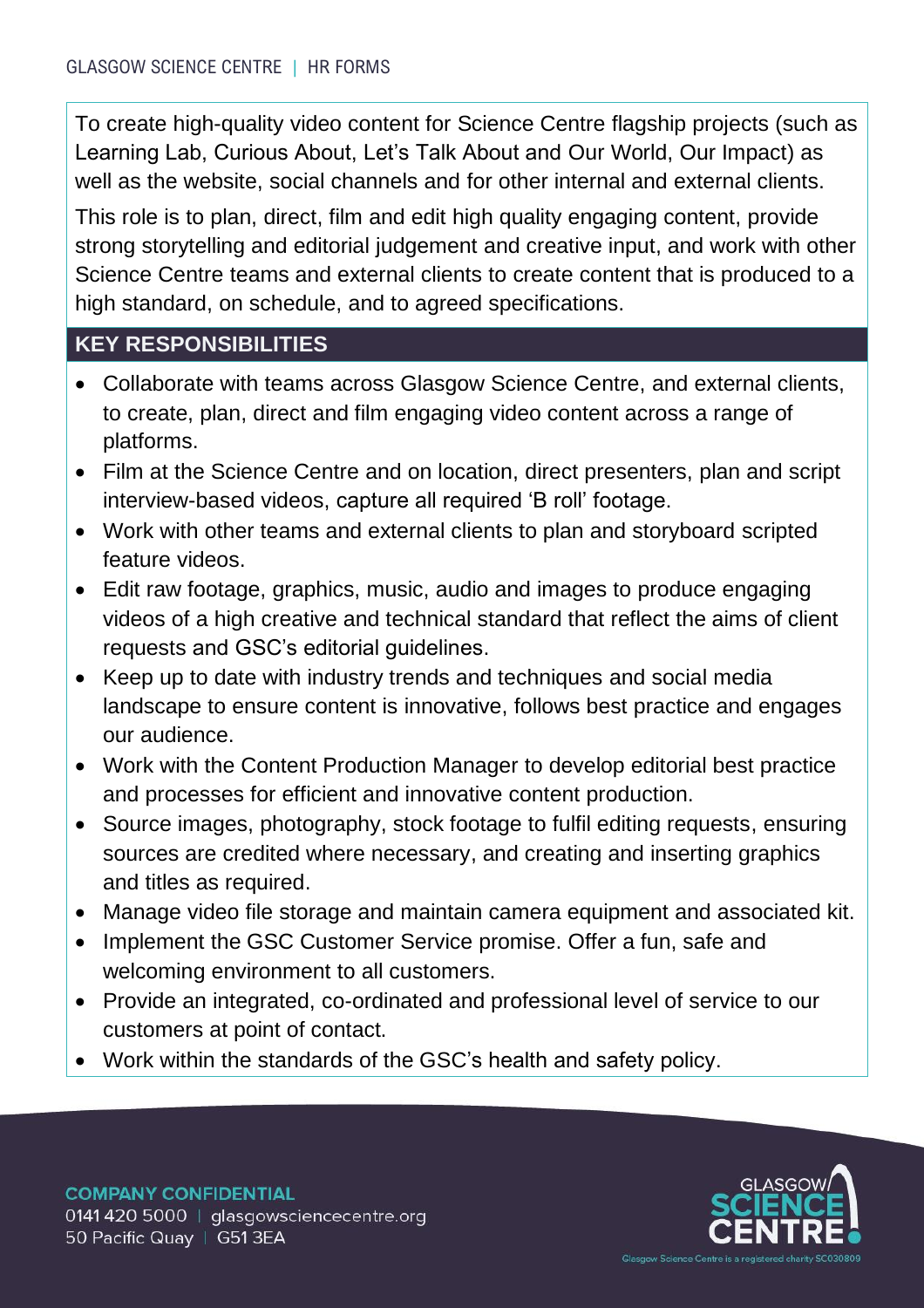• Carry out other reasonable duties/tasks as required, to deliver and meet the objectives of your team and GSC.

| <b>PERSON SPECIFICATION</b>                                                                                             |                  |                  |  |
|-------------------------------------------------------------------------------------------------------------------------|------------------|------------------|--|
| <b>Qualifications, Skills, Experience and Knowledge</b>                                                                 | <b>Essential</b> | <b>Desirable</b> |  |
| Degree level qualification or relevant experience                                                                       | Υ                |                  |  |
| High level of proficiency with professional grade<br>camera equipment and filming techniques                            | Υ                |                  |  |
| High level of proficiency with video-editing production<br>software and workflows (Adobe or similar)                    | Ϋ                |                  |  |
| Experience of creating video content for social<br>channels and awareness of developing trends and<br>generating impact | Υ                |                  |  |
| Strong editorial judgement for effective visual<br>storytelling                                                         | Υ                |                  |  |
| Excellent communication skills, including excellent<br>written English                                                  | Υ                |                  |  |
| Proficiency in the wider Adobe Creative Suite or<br>similar software                                                    |                  | Υ                |  |
| Awareness of and interest in technological<br>developments in video production                                          |                  | Υ                |  |
| Confidence in directing and coaching presenters                                                                         |                  | Υ                |  |
| <b>Driving license</b>                                                                                                  |                  | Υ                |  |
|                                                                                                                         |                  |                  |  |

Personal Qualities

- A passion for science communication with a high degree of commitment to GSC's vision, mission and values.
- A collaborative approach to work, including with external organisations and individuals.
- A passion for excellence, creativity and innovation.
- Excellent attention to detail and consistency.
- Excellent organisational skills and ability to prioritise workloads and adapt to changing business needs.